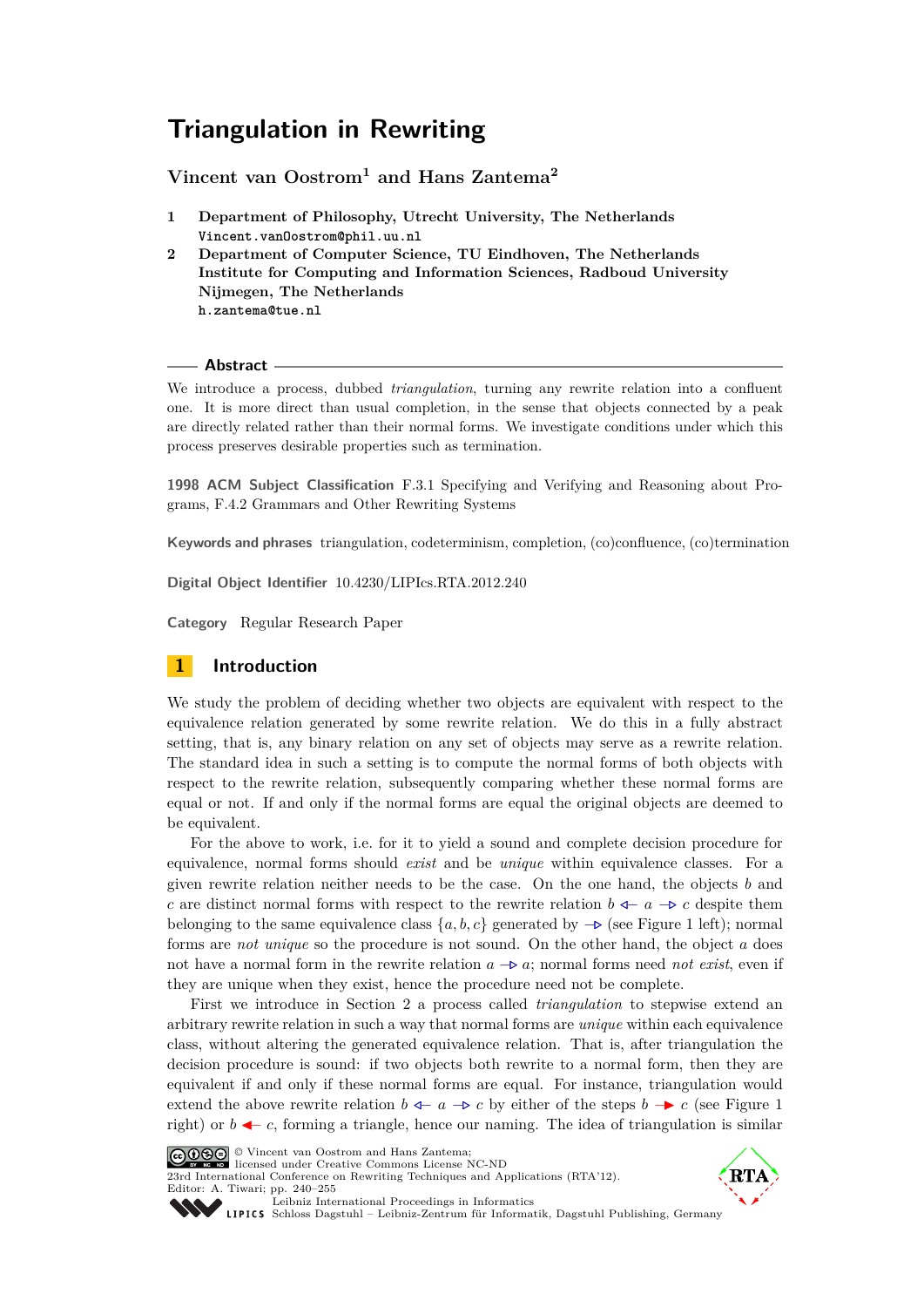

<span id="page-1-0"></span>**Figure 1**  $b \leftarrow a \rightarrow c$  before (left) and after (right) triangulation.

to that of abstract Knuth–Bendix completion, see e.g. [\[2\]](#page-15-1); the main difference is that by triangulation two not directly related objects that are related by a peak will be related directly, while in completion their normal forms will be related.

Next, in Section [3,](#page-4-0) we provide two sufficient conditions for triangulation to preserve termination, guaranteeing *existence* of normal forms when starting out with a terminating rewrite relation, thus giving rise to a sound and complete decision procedure for the generated equivalence. The first condition is a *compatibility* condition, requiring the union of the original rewrite relation and the relation used to relate the adjoined steps to be terminating. The second condition requires both these relations to be terminating on their own, and moreover the original rewrite relation to be *codeterministic*; at most one object rewrites to any given object.

Finally, in Section [4,](#page-9-0) we reflect on how the triangulation process brings about completeness. That is, looking back from the result of the completion process, i.e. from the original rewrite relation and the relation by which it is extended, we provide sufficient conditions on these two relations for their union to be complete. These conditions are abstract in that they do not require the latter being stepwise generated from the former. We also provide sufficient conditions for the result of triangulation to be cocomplete, i.e. coconfluent and coterminating.

The origin of this research was in a question of Jan Friso Groote, relevant for the typing mechanism in the tool-set of the specification language mCRL2 [\[5\]](#page-15-2). In a part of that mechanism types  $a, b, c, d, \ldots$  are specified, some of which are equated, expressed by definitions of the shape  $x \leftarrow y$  with  $x$  the definiendum and  $y$  the definiens. A natural question that came up is whether two types are equivalent in the sense that the one can be reached by the other by means of a series of definition foldings and unfoldings. For instance, in the system having six types *a, b, c, d, e, f* with four definitions

*a*  $\triangleleft$ *- b*, *b*  $\triangleleft$ *- c*, *d*  $\triangleleft$ *- c*, *f*  $\triangleleft$ *- e* 

the types *a* and *d* are seen to be equivalent since they can be connected by the chain of definition foldings and unfoldings  $a \leftarrow b \leftarrow c \leftarrow b$  *d*. Triangulation arose here as a method to answer the equivalence question, as it constructs unique representatives of equivalence classes, hence checking equivalence of two types reduces to checking equality of their respective representatives  $(\rightarrow$ -normal forms). Executing it on this example, first the peak *b*  $\leq$  −*. c* −*b d* is turned into a triangle by adjoining a definition *b* − *d*, the direction being determined by some given order on the objects, here the alphabetic order. This then gives rise to a new peak  $a \leftarrow b \rightarrow d$  which in turn is made into a triangle by adjoining  $a \rightarrow d$ , after which  $d, f$  have become the unique representatives of their respective equivalence classes. The types *a* and *b* are  $-\triangleright$ -equivalent since *d* is their common  $\rightarrow$ -normal form. The example also motivates our interest in studying rewrite relations that are codeterministic, as codeterminism of a system of definitions −*.* corresponds to the natural requirement, satisfied by the example, that types are not defined twice.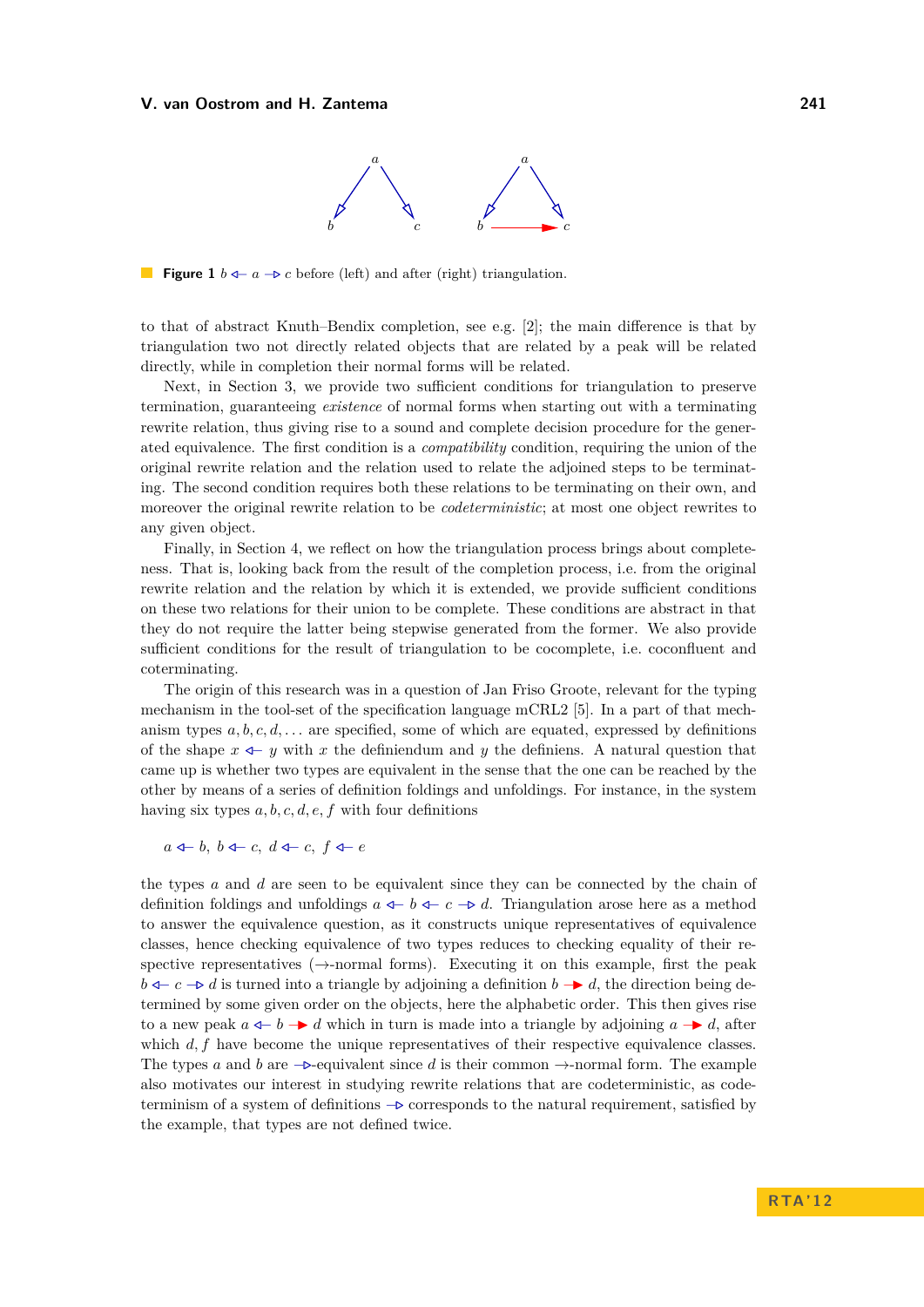#### **242 Triangulation in Rewriting**

# <span id="page-2-0"></span>**2 Triangulation**

We introduce triangulation as a process to turn an arbitrary rewrite relation into a confluent one, without altering the generated equivalence relation. We first quickly recapitulate the few basic notions on rewrite relations needed for this, referring the reader to  $[1, 6]$  $[1, 6]$  for background information. Throughout, we will use *relation* to mean a binary relation. A relation *R* is said to have property *co-P* if its converse has property *P*. <sup>1</sup> A *rewrite* relation is a binary relation on a set of objects, that is, a relation having the same domain and codomain. Rewrite relations may denote notions of computation steps, and we will use arrow-like notations like  $\rightarrow$ ,  $\rightarrow$ ,  $\rightarrow$  to denote them. For a rewrite relation  $\rightarrow$ , we inductively define an object *a* to be *terminating*, if for all objects *b* such that  $a \to b$ , *b* is terminating. The rewrite relation  $\to$ is *terminating* if all its objects are. For a rewrite relation denoted by an arrow-like notation  $\rightarrow$ , its converse is denoted by the converse  $\leftarrow$  of the notation. We denote the union of two rewrite relations by the union of their notations, e.g.  $\leftrightarrow$  denotes  $\leftarrow$   $\cup \rightarrow$ , the symmetric closure of  $\rightarrow$ . We say  $\rightarrow$  is *total* if  $a \leftrightarrow b$  for all objects  $a, b$ . We use  $\rightarrow$   $\rightarrow$  to denote the composition of  $\rightarrow \infty$  and  $\rightarrow$ , use  $\rightarrow^n$  to denote the *n*-fold composition of  $\rightarrow$  with itself, and  $\rightarrow$ <sup>=</sup> and  $\rightarrow$ <sup>+</sup> to denote respectively the reflexive and transitive closure of  $\rightarrow$ . To denote the reflexive–transitive closure of  $\rightarrow$ , i.e. its 'repetition', we employ the 'repetition'  $\rightarrow$  of its notation, or, if clutter would arise from repeating the notation,  $\rightarrow^*$ . If  $a \rightarrow b$  then we say that *a* reduces or rewrites to *b*. We define  $\rightarrow$ -expansion as  $\rightarrow$ -coreduction, i.e.  $\leftarrow$ -reduction, and  $\rightarrow$ *-convertibility* as  $\leftrightarrow^*$  which is easily shown to be the equivalence closure of  $\rightarrow$ . A rewrite relation  $\rightarrow$  is *confluent* if  $\leftarrow \cdot \rightarrow \subseteq \rightarrow \cdot \leftarrow$ . A rewrite relation is *complete* if it is both terminating and confluent. Further notions and notations will be introduced on a by-need basis.

Now we are ready for our main definition: we want to extend an arbitrary rewrite relation −*.* to achieve desired properties like confluence. In doing so, we use a total relation *R*, typically a total order, to order the added new pairs.

 $\triangleright$  **Definition 2.1** (Triangulation). Let *R* be a total relation on the objects of a rewrite relation  $\rightarrow$  The *triangulation* Tr( $\rightarrow$ ) of  $\rightarrow$  with respect to *R* is the rewrite relation  $\rightarrow$  =  $\bigcup_{n\geq 1}$  $\rightarrow$ <sub>*n*</sub>, where  $\rightarrow_n$  is defined inductively as follows:

$$
\blacksquare \rightarrow_1 \, = \, \rightarrow; \text{and}
$$

 $\blacksquare$  *a*  $\rightarrow$ <sub>*n*</sub> *b* holds for *n* > 1 if and only if

*a R b* and for some  $m, k ≥ 1$  with  $m + k = n$  there is a *c* such that  $a ←_m c →_k b$ ; and for no  $k < n$ ,  $a \leftrightarrow \overline{k}$  *b* holds.

Below we will assume the relation *R* to be total.

<span id="page-2-1"></span>**Example [2](#page-3-0).2.** Triangulating the rewrite relation  $\rightarrow$  displayed on the left in Figure 2 with respect to the usual alphabetic order on its objects  $\{a, \ldots, h\}$  gives rise to the rewrite relation displayed on the right of that figure. The original arrows are labelled by 1. Next for every peak  $x \leftarrow y$  with  $x \neq y$  for which there is not yet an arrow between x and y an arrow  $x \rightarrow_2 y$  is created or conversely, depending on whether *x R y* or *y R x* holds. This is continued until after creating the  $\rightarrow$ <sub>5</sub> arrow, there is a direct arrow between *x* and *y* for all peaks  $x \leftarrow y$  with  $x \neq y$ .

**► Remark.** The index *n* of a step  $a \rightarrow_n b$  is the number of  $-\triangleright$ -steps in a proof showing that *a* and *b* are  $\rightarrow$ -convertible. Counting each axiom ( $\rightarrow$ -step) and transitivity rule employed

 $1$  We will in particular be interested in codeterminism, coconfluence, cotermination and cocompleteness.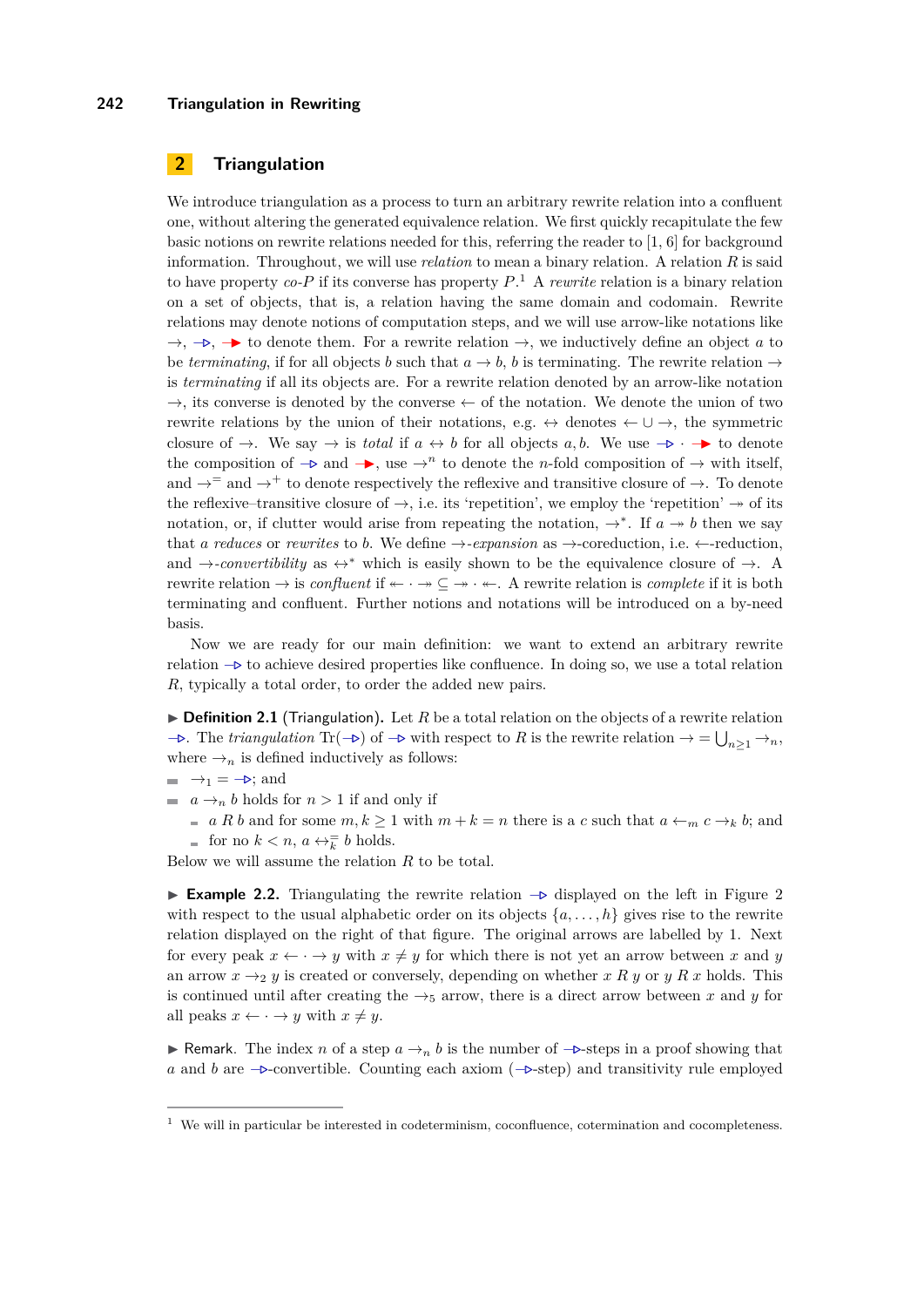<span id="page-3-0"></span>

**Figure 2** A rewrite relation  $\rightarrow$  (left) and its triangulation (right).

in such a proof, this amounts to the same thing as half of (one plus the size of that proof). In Example [2.2](#page-2-1) the step  $d \rightarrow_5 e$  witnesses a proof of size 9 (= 2 × 5 − 1) based on the −*.*-conversion *d /*− *b /*− *a* −*. c /*− *f* −*. e* consisting of 5 steps and 4 applications of the transitivity rule as witnessed by first  $b \rightarrow_2 c$  and  $c \rightarrow_2 e$ , then  $d \leftarrow_3 c$ , and finally  $d \rightarrow_5 e$ .

The rewrite relation in the example is finite, hence triangulation must stop in the sense that no new steps will be adjoined from some stage on (in fact, from stage 5 on). But also for infinite rewrite relations the process may well stop. Triangulation always results in what we will call an *affluent* rewrite relation without altering the generated equivalence relation.

**Definition 2.3** (Affluence). A pair  $\rightarrow$ ,  $\rightarrow$  of rewrite relations is *affluent*<sup>2</sup> if  $\ll$   $\rightarrow$   $\rightarrow$  ⊆ *//*−∪−II, *one-step* affluent if */*− · −I ⊆ */*−∪−I, and *locally* affluent if */*− · −I ⊆ *//*−∪−II. These notions pertain to a single rewrite relation  $\rightarrow$  via the pair  $\rightarrow$ ,  $\rightarrow$ .

Observe that in term rewriting affluence seldomly occurs: even with respect to the single rule  $a \rightarrow b$ , affluence does not hold for the term  $f(a, a)$ . So both affluence and triangulation are about rewrite relations in abstract settings, typically not described by a term rewriting system.

**F** Remark. One-step affluence of  $\rightarrow e^-$ ,  $\rightarrow e^-$  is equivalent to  $\leftarrow \rightarrow \rightarrow e^+$  ( $\leftarrow \rightarrow e^+$ )<sup>=</sup>, hence implies sub-commutation  $\leftarrow \cdot$  →  $\subseteq$  →  $\cdot$  *→*  $\cdot$  *+*  $\cdot$  *+*  $\cdot$  *+*  $\cdot$  *+*  $\cdot$  *+*  $\cdot$  *+*  $\cdot$  *+*  $\cdot$  *+*  $\cdot$  *+*  $\cdot$  *+*  $\cdot$  *+*  $\cdot$  *+*  $\cdot$  *+*  $\cdot$  *+*  $\cdot$  *+*  $\cdot$  *+*  $\cdot$  *+*  $\cdot$  *+*  $\cdot$  *+* local commutation */*− · −I ⊆ −II · *//*− and affluence of −*.,* −I implies commutation *//*− · −II ⊆ −II · *//*−. In case of a single rewrite relation, the same holds, replacing commutation by confluence.

The standard example showing that local commutation does not imply commutation, *b /*− *a*  $\frac{1}{4}$  *a*<sup> $\frac{1}{4}$  *a*<sup> $\frac{1}{4}$  *c*, shows local affluence does not imply affluence. Analogous to the fact that</sup></sup> one-step commutation implies commutation by the former being preserved under taking reflexive and transitive closures, one-step affluence implies affluence:

<span id="page-3-1"></span>**► Lemma 2.4.** *If*  $\rightarrow$ *.*  $\rightarrow$  *is one-step affluent, then so are*  $\rightarrow$ <sup> $=$ </sup>,  $\rightarrow$ <sup> $=$ </sup> *and*  $\rightarrow$ <sup> $+$ </sup>.  $\rightarrow$ <sup> $+$ </sup>.

**Proof.** Suppose the pair  $-\triangleright$ ,  $\rightarrow$  is one-step affluent.

That  $\neg$ <sup>-</sup>,  $\blacktriangleright$ <sup>=</sup> is one-step affluent follows from  $\triangleleft$ <sup>-</sup>  $\blacktriangleright$   $\blacktriangleright$  = = id  $\cup$   $\triangleleft$   $\cup$   $\blacktriangleright$   $\blacktriangleright$   $\blacktriangleright$   $\blacktriangleleft$ .

<sup>2</sup> The idea is that whereas the standard notion of *confluence* expresses that rewrite sequences (viewed as streams) may 'flow together', we use *affluence* in its original (archaic) sense to express that one of them may 'flow to' (is a tributary of) the other.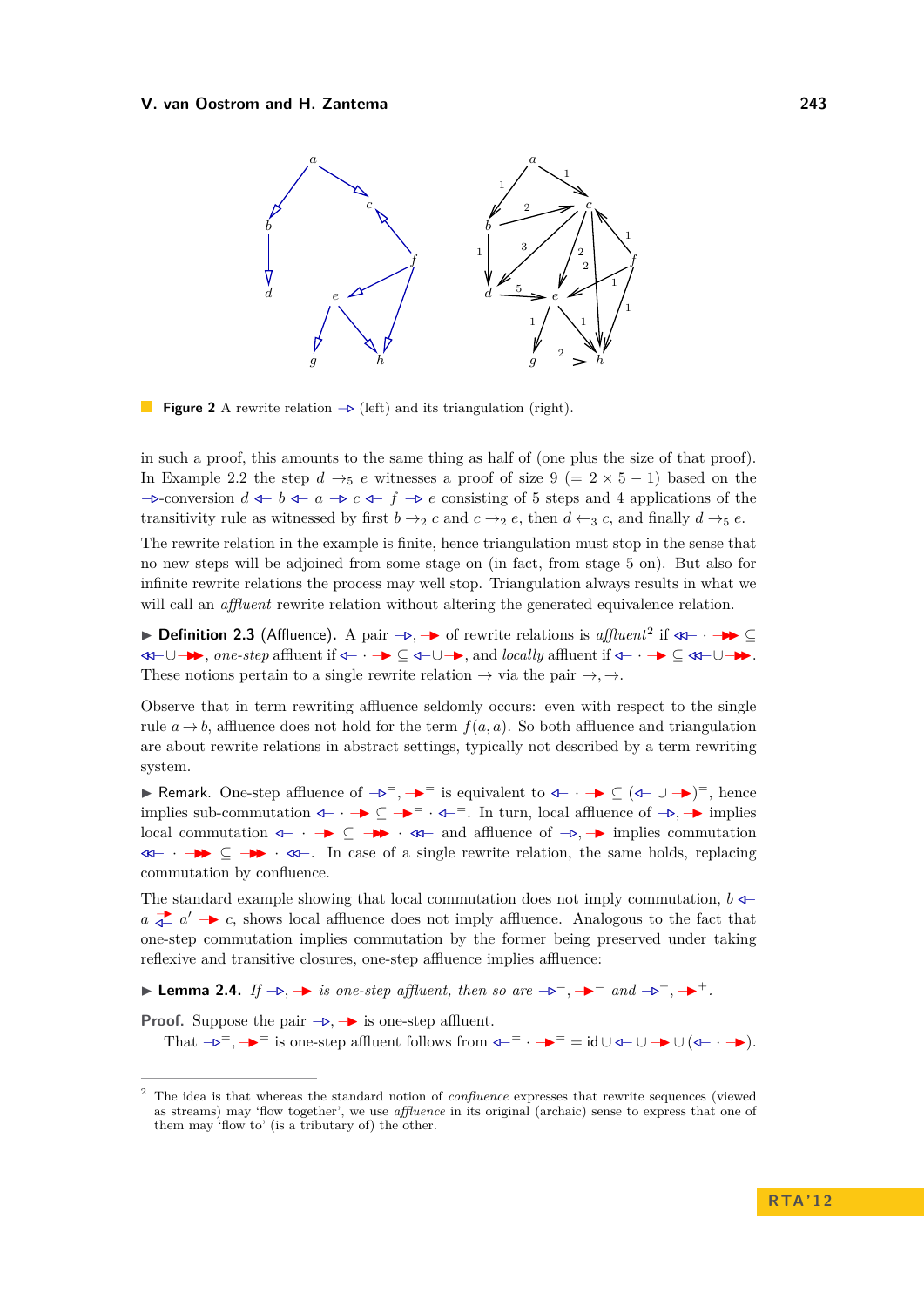#### **244 Triangulation in Rewriting**

To prove that  $-\mathbf{p}^+$ ,  $-\mathbf{p}^+$  is one-step affluent, we show for  $n, m \geq 0$ ,  $a \leftarrow^n \cdot \mathbf{p}^+$ . *b* implies  $a$  ( $\leftarrow^{+} \cup \rightarrow^{+}$ ) *b*, by induction on  $n+m$ . By assumption  $a \leftarrow^{n} \cdot (\leftarrow^{+} \cup \rightarrow) \cdot \rightarrow^{m}$ *b*. Suppose w.l.o.g.  $a \leftarrow^{n} \leftarrow \cdots \leftarrow^{m} b$ . Then we conclude to  $a \leftarrow^{+} b$  if  $m = 0$ . Otherwise we conclude to  $a(\rightarrow +\cup \rightarrow +) b$  by the induction hypothesis.

<span id="page-4-2"></span>**Figure 1.5.** *Let*  $\rightarrow$  = *Tr*( $\rightarrow$ ) *be the triangulation of any rewrite relation*  $\rightarrow$ *. Then* → *is affluent and*  $\leftrightarrow^* = \textbf{I} - \textbf{D}^*$ .

**Proof.** To prove affluence of  $\rightarrow \infty$  it suffices by Lemma [2.4](#page-3-1) and the remark above it, to prove  $\leftarrow \cdot \rightarrow \subseteq \leftrightarrow^=$ . To that end, we show that for all natural numbers  $n, m \geq 1$ ,  $a \leftarrow_n c \rightarrow_m b$ implies  $a \leftrightarrow^{-} b$ . By the triangulation construction then either *a* is  $\bigcup_{1 \leq k < n+m} \leftrightarrow^{\pm}_k$ -related to *b* and we are done, or *a* is not so related to *b* and then  $a \leftrightarrow_{n+m} b$  by the assumed totality of the relation *R*.

To prove  $\leftrightarrow^* = \text{I}_*$  it suffices, since  $\to = \bigcup_{n \geq 1} \to_n$ , to show  $\to_n \subseteq \text{I}_*$  for all  $n \geq 1$ by induction on *n*. In the base case  $\rightarrow_1 = -\triangleright \subseteq \triangleleft -\overline{\triangleright}^*$ . If  $a \rightarrow_{n+m} b$  because  $a \leftarrow_n c \rightarrow_m b$  for some object *c* and natural numbers *n*,*m*, then by the induction hypothesis  $a \leftarrow b^* c \leftarrow b^* b$ , and we conclude by transitivity of  $\leftarrow$ <sup>\*</sup>. . J

**► Corollary 2.6.** *The triangulation Tr*( $\rightarrow$ ) *is confluent for every rewrite relation*  $\rightarrow$ .

Having established this basic result, we investigate in the next section on which rewrite relations triangulation is a completion process, i.e. for which rewrite relation does triangulation preserve termination?

# <span id="page-4-0"></span>**3 Completion**

<span id="page-4-1"></span>When does triangulation yield a *complete* rewrite relation? That is, when does triangulation yield a rewrite relation that is both confluent and terminating? We first present an example showing that, in general, triangulation fails to do so. Analysing the example, we then propose two sufficient conditions for triangulation to preserve termination of the rewrite relation, i.e. for triangulation to be a completion process.



**Figure 3** Rendering of Figure [2](#page-3-0) using convention to decompose  $\rightarrow$  into  $\neg$ ,  $\rightarrow$ .

To ease discussing the various examples and conditions, we will from now on, when discussing triangulation, use  $\rightarrow$  to denote  $\bigcup_{n>1} \rightarrow_n$ . Hence  $\rightarrow$  =  $\rightarrow$   $\cup$   $\rightarrow$  and this union is disjoint; the triangulation → consists of the original relation −*.* and the *triangulating* relation  $\rightarrow$ , cf. Figure [3.](#page-4-1)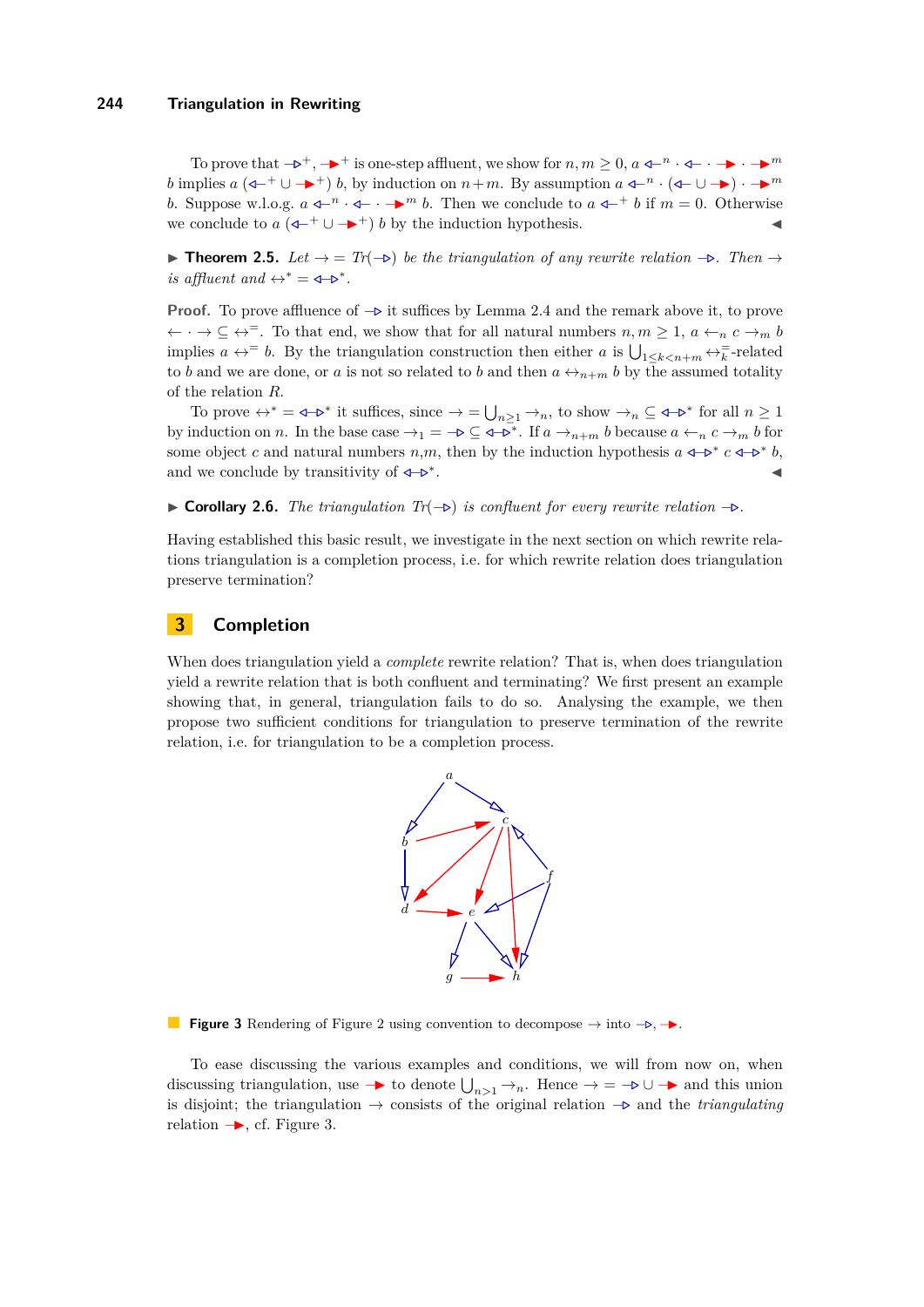<span id="page-5-1"></span><span id="page-5-0"></span>**Example 3.1.** Consider the rewrite relation  $\rightarrow$  and its triangulation with respect to the usual greater-than relation *>* as displayed in Figure [4.](#page-5-0) The resulting rewrite relation  $\rightarrow$  =  $\rightarrow$   $\rightarrow$  is not terminating; it is even cyclic: 0  $\rightarrow$  4  $\rightarrow$  3  $\rightarrow$  1  $\rightarrow$  0.



**Figure 4** Failure of triangulation to yield a complete rewrite relation.

What causes that triangulation succeeds in yielding a complete rewrite relation in Example [2.2?](#page-2-1) Below we present two conditions, compatibility and codeterminism, each being sufficient for triangulation to be a completion process.

# **3.1 Compatibility**

Our first (trivial) condition is based on the observation that despite that both the original rewrite relation −*.* and the greater-than relation *>* with respect to which triangulation takes place in Example [3.1](#page-5-1) are terminating, they are not *compatible* in the sense that their union is not terminating; it even is cyclic, e.g.  $0 \rightarrow 4 > 0$ . Since the  $\rightarrow$ -steps adjoined by triangulation conform to the relation with respect to which triangulation takes place, the latter being compatible with −*.* guarantees that termination is preserved:

<span id="page-5-2"></span>**► Theorem 3.2.** *The triangulation Tr*( $\rightarrow$ ) *of*  $\rightarrow$  *with respect to R is terminating if*  $\rightarrow$  ∪ *R is terminating.*

**Proof.** Combining  $\rightarrow_1 = -\mathbf{\triangleright}$  with  $\rightarrow_n \subseteq R$ , for all  $n > 1$ , we conclude to  $\rightarrow = \bigcup_{n \geq 1} \rightarrow_n \subseteq R$  $\neg$  ∪ *R*, hence to termination of  $\rightarrow$ .

**I** Remark. The termination assumption on  $\rightarrow \cup R$  could have been rephrased as:  $\rightarrow \subseteq R$ and *R* is terminating. Clearly, the latter entails the former. To see the converse, note that if  $a$   $\rightarrow$  *b* but *a*  $\cancel{R}$  *b*, then *b*  $R$  *a* by totality of  $R$ , hence  $a$   $\rightarrow$  *b*  $R$  *a* contradicting termination of  $\neg$  ∪ *R*. Therefore  $\neg$  ⊆ *R* and *R* is terminating.

I Remark. In ordinary completion, instead of adjoining a step between *b* and *c* as in triangulation, a step between their −*.*-normal forms is adjoined if they are distinct. Under the conditions of the theorem, also ordinary completion yields a complete rewrite relation. However, ordinary completion results in confluence, not the stronger affluence guaranteed by triangulation.

**I** Remark. If triangulation results in a complete rewrite relation, then, although *unboundedly* many stages may have been needed, there cannot be *unbounded creation*. More precisely, there is no infinite sequence of triangulating steps such that each step in the sequence is a cause, one of the two (see Figure [5](#page-6-0) left), in the triangulation process for the next step in the sequence, as unbounded creation would contradict termination of the obtained rewrite relation (see Figure [5](#page-6-0) right).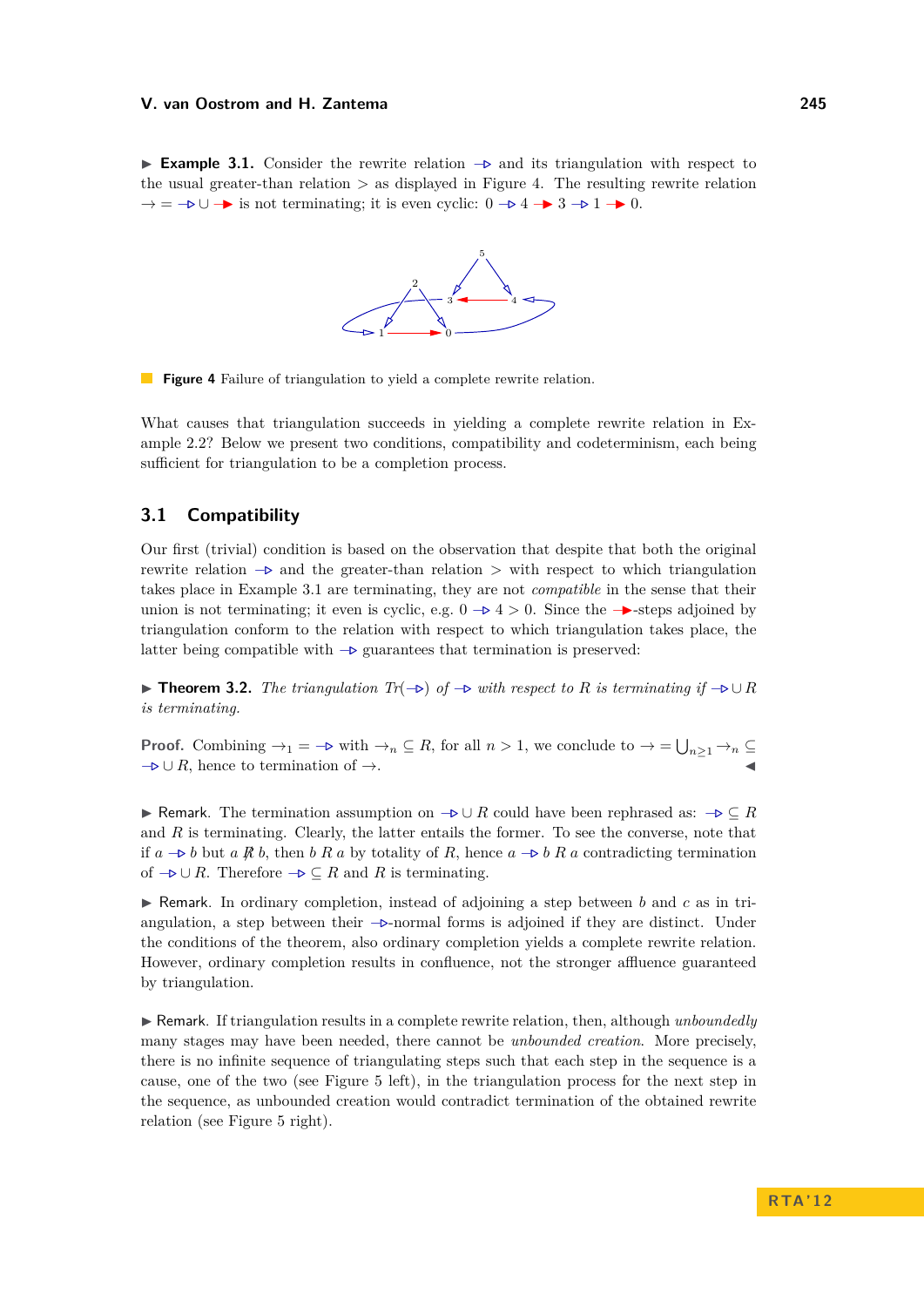<span id="page-6-0"></span>

**Figure 5** How steps in a peak cause its triangulating step (left) and how an infinite causal chain would give rise to an infinite sequence of steps through the sources of the triangulating steps (right).

# **3.2 Codeterminism**

Our second (nontrivial) condition is based on the observation that the original rewrite relation −*.* in Example [3.1](#page-5-1) is not *codeterministic*: there are objects that are the target of more than one rewrite step, viz.  $0 \rightarrow 4 \leftarrow 5$ .

 $\triangleright$  **Definition 3.3.** A binary relation *R* is *deterministic* if for all objects *a* in its domain, and all objects *b*,*c* in its codomain, *a R b* and *a R c* imply  $b = c$ .

<span id="page-6-1"></span>Forbidding the above configurations is captured by requiring the rewrite relation to be *codeterministic* per our earlier convention of a relation having a property co-*P* if its converse has property *P*.



**Figure 6** Codeterministic rewrite relation.

► **Example 3.4.** Neither of the rewrite relations of Example [2.2](#page-2-1) (Figure [2](#page-3-0) left) and Example [3.1](#page-5-1) is codeterministic. For the latter this was observed above. The former fails to be codeterministic because, e.g.,  $a \rightarrow c \leftarrow f$ . Both the system of definitions given in the introduction in Figure [1](#page-1-0) and the rewrite relation displayed in Figure [6](#page-6-1) are codeterministic.

Note that the graph in Figure [6](#page-6-1) consists of a number of trees branching off from a cycle  $(a \rightarrow b \rightarrow c \rightarrow d \rightarrow e \rightarrow a)$ . It is easy to see (branching 'off' is allowed by codeterminism, but branching 'in' is not) that this holds in general: each component of the graph of a codeterministic rewrite relation consists of a number (possibly 1) of trees branching off (if at all) from pairwise distinct objects lying at a (possibly empty) cycle. Thus the graph of an *acyclic* codeterministic rewrite relation is a forest of trees.<sup>3</sup>

<sup>&</sup>lt;sup>3</sup> The trees may be infinite: both infinitely branching and non-rooted trees are allowed.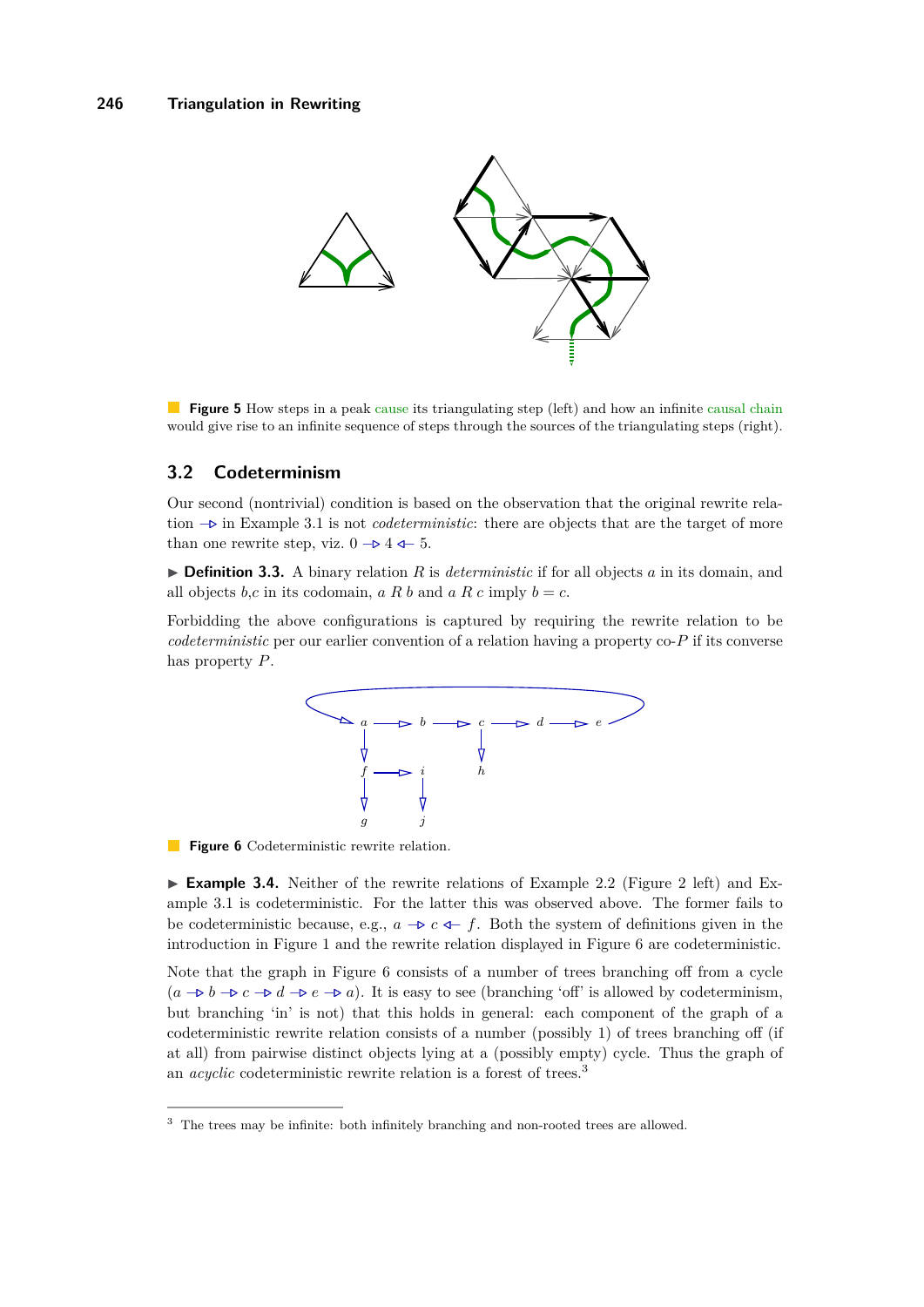$\triangleright$  Remark. Although it is not unreasonable to require acyclicity, in any case for systems of definitions as in the introduction, one can well imagine an infinite setting without maximal types, that is, for every type there's a definition allowing it to be folded further. In Section [4](#page-9-0) we also provide a dual approach, choosing maximally *unfolded* representatives. For the moment we will view termination simply as necessary for the approach via maximally *folded* representatives to make sense.

Intuitively, triangulating is a completion process for codeterministic rewrite relations, since despite that triangulating the different branches from a node in a forest will create new steps 'spanning the gaps' between these branches, no cycles will be created nor will disjoint trees be joined by triangulating, hence termination will be preserved. As formalising this intuition exactly turned out to be tedious,<sup>4</sup> we instead provide a short proof based on the following result due to Doornbos and von Karger. Variations on this result are given by Dershowitz in [\[3\]](#page-15-5).

<span id="page-7-1"></span>

**Figure 7** Ramsey-style construction in proof of Lemma [3.5.](#page-7-0)

<span id="page-7-0"></span>**► Lemma 3.5** ([\[4\]](#page-15-6)). For rewrite relations  $\rightarrow \rightarrow$  let  $\rightarrow$  =  $\rightarrow \cup \rightarrow$ . Then  $\rightarrow$  is terminating *if*  $\rightarrow$  *and*  $\rightarrow$  *are terminating, and*  $\rightarrow$   $\rightarrow$   $\rightarrow$  ⊆  $\rightarrow$  ∪  $(\rightarrow \rightarrow \rightarrow)$ .<sup>5</sup>

Proof. We provide a Ramsey-style proof, see Figure [7,](#page-7-1) as an alternative to the calculational proof in [\[4\]](#page-15-6). Without loss of generality we may assume  $\rightarrow \infty$  and  $\rightarrow \infty$  to be disjoint (otherwise consider  $-\triangleright$  –  $\rightarrow$  and  $\rightarrow$ ).

For a proof by contradiction, suppose an object  $a_0$  such that  $\infty(a_0)$  were to exist, writing  $\infty$ (*a*) to denote that *a* allows an infinite  $\rightarrow$ -reduction. Such an infinite  $\rightarrow$ -reduction sequence may then be constructed through objects  $a_n$  with  $\infty(a_n)$ , while giving preference to  $\rightarrow$ steps. Formally: suppose the sequence has been constructed up to  $a_n$ . If there exists an object *a* such that  $a_n \rightarrow a$  and  $\infty(a)$ , then we set  $a_{n+1}$  to *a*. Otherwise we set  $a_{n+1}$  to any object *a* such that  $a_n \to a$  and  $\infty(a)$  (which must exist since  $\infty(a_n)$  and  $\to = -\triangleright \cup \to$ ).

We show one can construct an infinite  $-\triangleright$ -subsequence through objects *that do not allow*  $a \rightarrow$ *-step to an object b with*  $\infty(b)$ . Formally: we start out with the empty subsequence for some object  $a_n$  for a pair of indices  $n, n + 1$  such that  $a_n \rightarrow a_{n+1}$ . Such a pair must exist since otherwise the original reduction sequence would be an infinite →-reduction sequence.

<sup>4</sup> Still, that formalisation may be interesting, e.g. from a proof-theoretic point of view.

<sup>5</sup> The latter property was dubbed *lazy commutation* in [\[3\]](#page-15-5).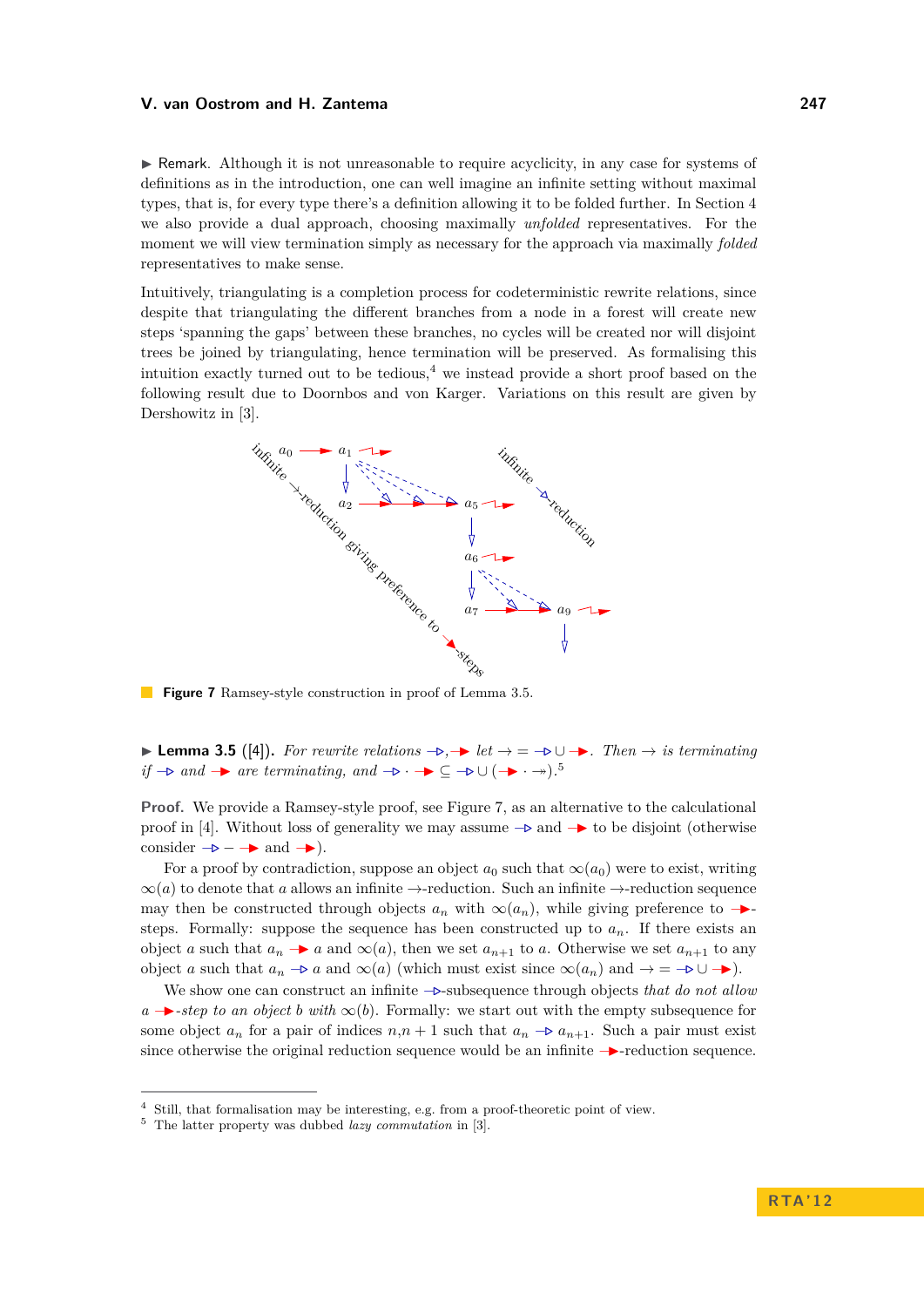Per construction of the original sequence,  $a_n \rightarrow a_{n+1}$  entails that  $a_n$  does not allow a  $\rightarrow$ step to an object *b* with  $\infty(b)$ . Next, suppose to have a subsequence ending in  $a_n$  for some pair of indices  $n < m$  such that  $a_n \rightarrow a_m$ .

- **In** case  $a_m \rightarrow a_{m+1}$  (e.g.  $a_1 \rightarrow a_5 \rightarrow a_6$  for  $n = 1, m = 5$  in Figure [7\)](#page-7-1), we extend the subsequence with  $a_m$  and continue with the pair of indices  $m,m+1$ .
- Otherwise  $a_n \rightarrow a_m \rightarrow a_{m+1}$  (e.g.  $a_6 \rightarrow a_7 \rightarrow a_8$  in Figure [7\)](#page-7-1), hence by assumption  $a_n$  ( $\rightarrow$  ∪ ( $\rightarrow$  ·  $\rightarrow$ ))  $a_{m+1}$ . Since by construction  $a_n$  does not allow a  $\rightarrow$ -step to an object *b* with  $\infty(b)$ , but  $\infty(a_{m+1})$ , in fact  $a_n \to a_{m+1}$  must hold and we may continue with the pair of indices  $n,m+1$ .

Noting that we always eventually end up in the first case (otherwise the original sequence would contain an infinite  $\rightarrow$ -reduction sequence, cf.  $a_6 \rightarrow a_9$  in Figure [7\)](#page-7-1), the process yields an infinite −*.*-reduction sequence (in Figure [7](#page-7-1) the sequence *a*1*, a*5*, a*6*, a*9*, . . .*), contradicting termination of  $\rightarrow$ .

 $\triangleright$  Remark. The proof of Lemma [3.5](#page-7-0) in fact shows a stronger property than preservation of termination of rewrite *relations*: it shows that any *object* allowing an infinite →-reduction also allows an infinite →-reduction having either an infinite −*.*-tail or an infinite −I-tail.

<span id="page-8-0"></span>▶ **Theorem 3.6.** *Triangulating with respect to a terminating relation preserves termination of codeterministic rewrite relations.*

**Proof.** Let  $\to$  be the triangulation Tr( $\to$ ) =  $\bigcup_{n\geq 1} \to_n$  of the codeterministic terminating rewrite relation  $\rightarrow$  and let  $\rightarrow$  =  $\bigcup_{n>1} \rightarrow_n$  be the triangulating rewrite relation, which is terminating since it is contained in the terminating relation *R*. Since  $\rightarrow$  =  $\neg$  ∪  $\rightarrow \subseteq$  $-\rightarrow$ <sup>+</sup> ∪ → ⊆ →<sup>+</sup>, to prove termination of → it suffices by Lemma [3.5](#page-7-0) to prove  $-\rightarrow$ <sup>+</sup> · → ⊆  $-\triangleright^+ \cup (\rightarrow \cdot \rightarrow)$ . This is an immediate consequence of the following claim.

**Claim:**  $\rightarrow$ <sup>+</sup> · ↔  $\subseteq$   $\rightarrow$  + ∪ (→ · → ) for all *n* > 1.

We prove this claim by induction on *n*, for  $n > 1$ . Suppose  $a \rightarrow b^+ b \leftrightarrow_n c$  for some  $n > 1$ . We have to prove that either  $a \rightarrow a^+ c$  or  $a \rightarrow a$ . By definition of triangulation  $b \leftrightarrow_a c$ implies that there is an object *d* and there are natural numbers  $m, k$  both  $\geq 1$  and  $\lt n$  such that  $b \leftarrow_m d \rightarrow_k c$ . We distinguish cases on whether or not  $m = 1$ .

- $\blacksquare$  If *m* = 1, then *b*  $\triangleleft$ − *d* by definition of triangulation, hence *a* − $\triangleright$  *d* by codeterminism of  $\rightarrow$ . If  $a = d$  then we are done since then  $a \rightarrow c$ . Otherwise we conclude by the induction hypothesis for *a*  $→$ <sup>+</sup> *d* →*k c*.
- If  $m > 1$ , then by the induction hypothesis for  $a \rightarrow b^+ b \leftarrow_m d$  we conclude that *a*  $(-\mathbf{D}^+ \cup (-\mathbf{D} \cdot \mathbf{D}))$  *d*. If  $a -\mathbf{D}^+ d$  then we conclude by the induction hypothesis as in the previous item. Otherwise  $a → · → d → c$ .

▶ Corollary 3.7. *Triangulating a terminating codeterministic rewrite relation with respect to a terminating relation is a completion process.*

The corollary does not necessarily yield a *decision procedure* for deciding equivalence of terminating codeterministic rewrite relations, as the triangulation process may well be infinite itself, as it is the case for the rewrite relation in Figure [8.](#page-9-1)

Acyclicity too is preserved by triangulation of codeterministic relations.

<span id="page-8-1"></span>I **Corollary 3.8.** *Triangulating an acyclic codeterministic rewrite relation with respect to an acyclic relation, yields an acyclic relation.*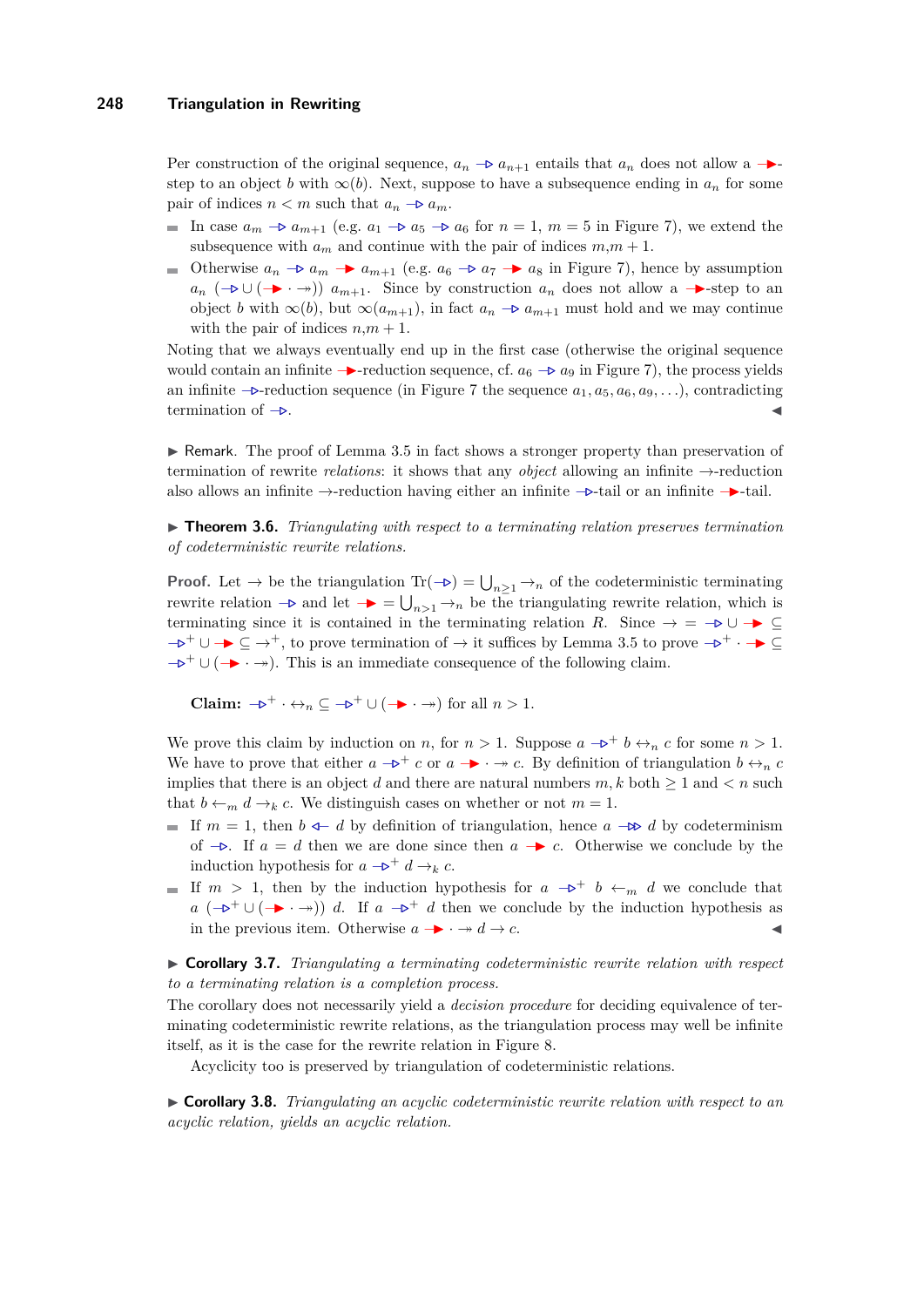

<span id="page-9-1"></span>**Figure 8** Rewrite relation requiring infinite triangulation.

**Proof.** If a cycle were to exist in the triangulation, then this cycle would be generated from a finite part of the rewrite relation. On this finite part both the rewrite relation and the total relation with respect to which it is triangulated, are terminating by acyclicity, hence by Theorem [3.6](#page-8-0) there can be no cycle.

### <span id="page-9-0"></span>**4 Completed**

The previous section provided sufficient conditions on the original rewrite relation −*.* and the relation *R* with respect to which it was triangulated, for the triangulation process to yield a complete rewrite relation. In this section, we reverse the process and look for conditions on rewrite relations  $\rightarrow$ . → that are sufficient for their union to be complete. Although one still may think of  $-\triangleright$  as the original rewrite relation and  $-\triangleright$  as the triangulating rewrite relation, the conditions provided will be abstract in that they only concern  $\rightarrow$  and  $\rightarrow$ . In particular, the conditions refer neither to the triangulation process nor to the relation *R* used in it; they may (and will) of course refer to the characteristic properties the triangulation process brings about. Throughout  $\rightarrow$  will be used to denote  $-\triangleright \cup -\cdot$ <sup>6</sup>.

On the one hand, triangulation guarantees every peak to give rise to a triangle:

$$
\leftarrow \cdot \rightarrow \subseteq \leftrightarrow^= \qquad \qquad \text{(affluence)}
$$

On the other hand, it guarantees that every  $\rightarrow$ -step is caused by triangulation:

 $\rightarrow$  ⊆ ← · → **(triangulation)** 

As these properties are characteristic of the triangulation process of Section [2,](#page-2-0) we will assume both throughout this section.

Since **(affluence)** states one-step affluence of  $\rightarrow$ <sup>=</sup> which in turn implies that  $\rightarrow$  is confluent (Lemma [2.4\)](#page-3-1), to obtain completeness it only remains to investigate which conditions on  $-\rightarrow$ ,  $\rightarrow$  are sufficient to guarantee termination of  $\rightarrow$ . In the case that  $-\rightarrow$  is not codeterministic, one cannot do much more than crudely require that  $\rightarrow$  itself is terminating. Of course, one may try to employ compatibility results such as Lemma [3.5,](#page-7-0) to reduce termination of  $\rightarrow$ to that of its constituting relations  $\rightarrow$ ,  $\rightarrow$ , but as the following example shows, employing that lemma is tied closely to the codeterministic case.

<span id="page-9-2"></span>**Example 4.1.** The union of  $a \leftarrow b \rightarrow c \leftarrow d \rightarrow e$  and  $c \rightarrow e \leftarrow a \leftarrow c$  is terminating, but Lemma [3.5](#page-7-0) cannot be used to show this as  $b \rightarrow a$  → *e* but neither  $b \rightarrow^+ e$  nor  $b \rightarrow \cdot \rightarrow e$ . Note that  $\rightarrow$  is not codeterministic.

<sup>&</sup>lt;sup>6</sup> Assuming  $\rightarrow$  and  $\rightarrow$  to be disjoint would not affect the results in this section.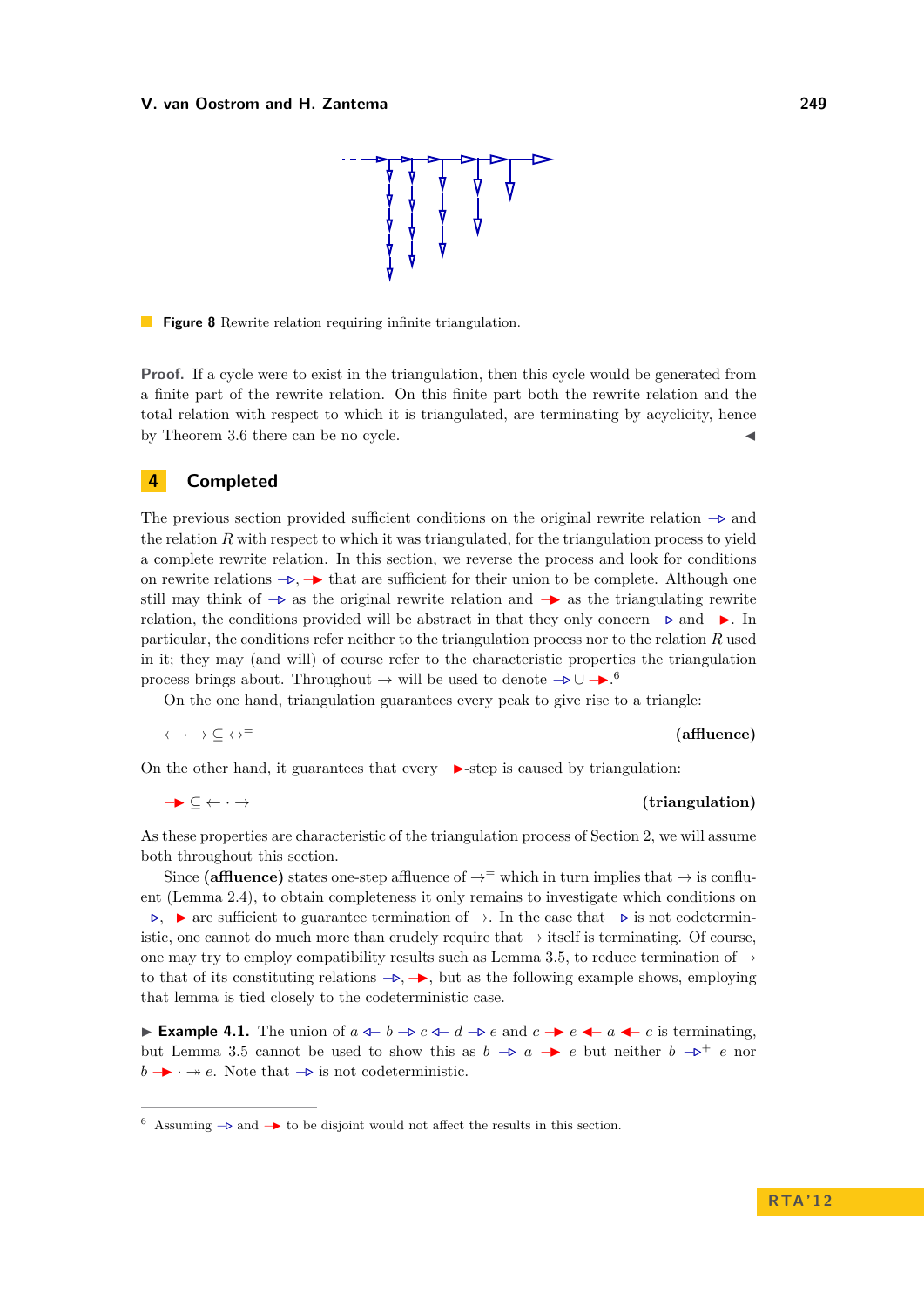Hence(forth), we restrict ourselves to the codeterministic case below. That is, we will assume the following property on top of the **(affluence)** and **(triangulation)** assumptions:

#### −*.* · */*− ⊆ id; **(codeterminism)**

# **4.1 Preservation of acyclicity by finiteness**

We first show that for *finite* rewrite relations, as is the case for the motivating systems of definitions in the introduction, the above three conditions are already sufficient to guarantee completeness of  $\rightarrow$ , if  $\neg$ .  $\rightarrow$  are assumed terminating. After that we show this does not hold for infinite rewrite relations.

Noting that for finite rewrite relations termination coincides with acyclicity, our first result can be formulated as a preservation of acyclicity result.

**► Theorem 4.2.** For finite rewrite relations  $\rightarrow$   $\rightarrow$  and  $\rightarrow$  =  $\rightarrow$   $\cup$   $\rightarrow$ , if properties (tri*angulation*) and (codeterminism) hold and  $\rightarrow$ ,  $\rightarrow$  are acyclic, then  $\rightarrow$  *is acyclic.* 

**Proof.** Assume  $\rightarrow$  admits a cycle. With a cycle we associate the multiset of elements on it, by which cycles can be compared by a well-founded order: the multiset order induced by  $\rightarrow$ . Now we take a  $\rightarrow$ -cycle that is minimal with respect to this multiset order, that is, there exists no cycle that is strictly smaller with respect to the multiset order.

As  $\rightarrow \infty$  and  $\rightarrow \infty$  are acyclic, our cycle contains both  $\rightarrow \infty$  and  $\rightarrow$ -steps. Moreover, it also contains a  $\rightarrow$ -step followed by a  $\rightarrow$ -step:

 $a \rightarrow b \rightarrow c \rightarrow a$ .

Now we choose  $c_1$  such that  $b \leftarrow c_1 \rightarrow c$ , using property (**triangulation**). As long as *b*  $\leftarrow c_i$  for increasing *i* we repeat the following: choose  $c_{i+1}$  such that *b* ←  $c_{i+1}$  →  $c_i$ , again using property **(triangulation)**. Now one of the following two cases holds:

■ This process stops. Then for the last chosen  $c_i$  we have  $c_i \rightarrow b$ , see Figure [9.](#page-10-0) By property (codeterminism) we conclude  $a = c_i$ . Since  $c_j \rightarrow b$  for all *j* satisfying  $1 \leq j \leq i$ , we conclude that the cycle via  $\{c_j \mid 1 \leq j \leq i\}$ 

 $a = c_i \rightarrow c \rightarrow a$ 

<span id="page-10-0"></span>is smaller than our original minimal cycle: the element *b* has been replaced by the (possibly empty) multiset  $\{c_j | 1 \leq j < i\}$ , contradiction.



**Figure 9** Smaller cycle if erecting cotriangles stops.

This process goes on forever. Then by finiteness of the set we obtain  $c_j = c_i$  for some *j* > *i*, yielding a new cycle  $c_j$  →  $c_{j-1}$  →  $c_i = c_j$ . Since  $b$  ←  $c_{\kappa}$  for all  $\kappa$ , all elements in this new cycle are less than the element *b* occurring in the original minimal cycle, again contradicting minimality.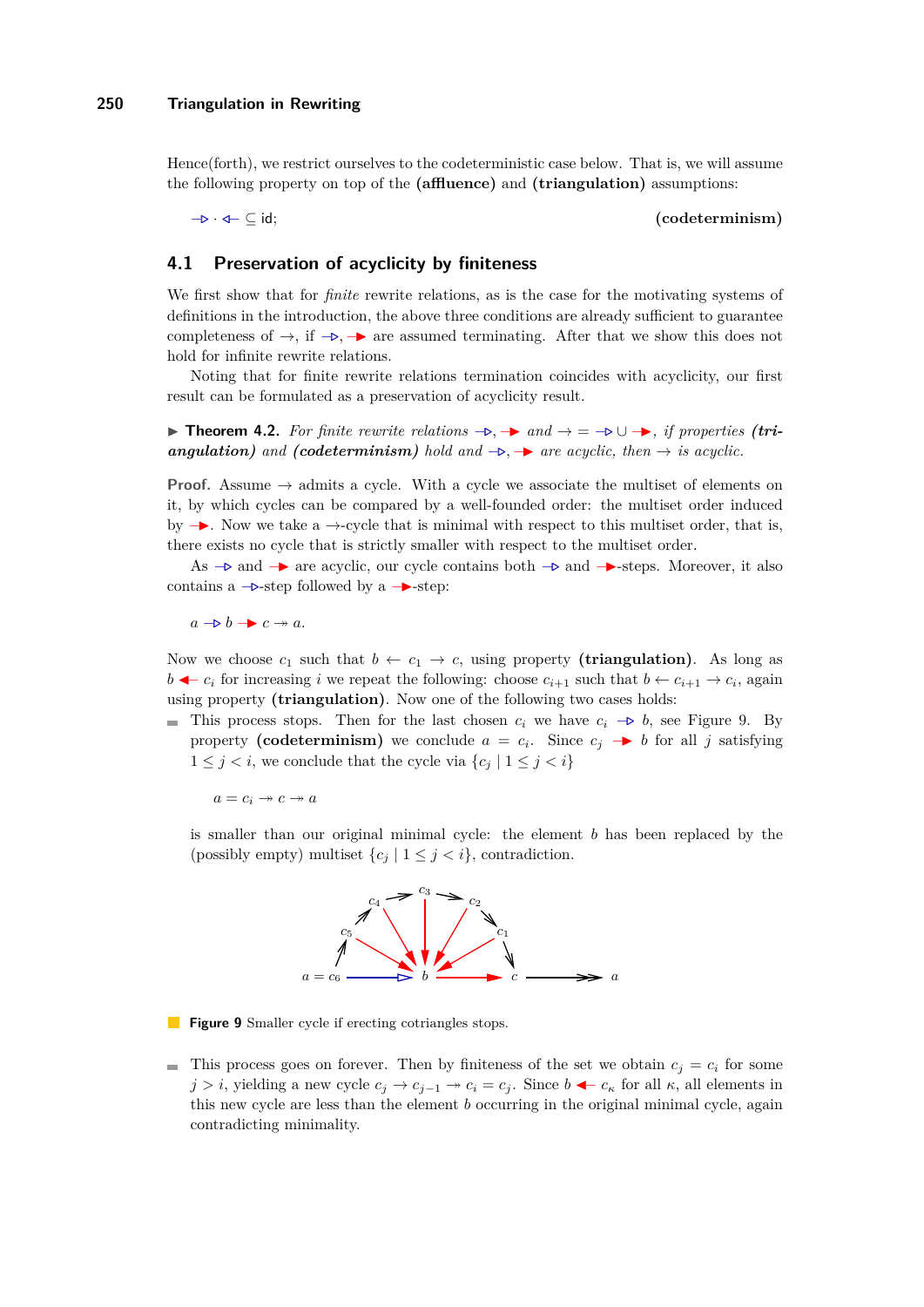As both cases contradict the assumption of the existence of a  $\rightarrow$ -cycle, we have proved that  $\rightarrow$  is acyclic.

<span id="page-11-0"></span>**► Corollary 4.3.** For finite rewrite relations  $\rightarrow$   $\rightarrow$  and  $\rightarrow$  =  $\rightarrow$   $\cup$   $\rightarrow$ , if properties (af*fluence*), *(triangulation)* and *(codeterminism) hold* and  $\rightarrow$ ,  $\rightarrow$  are terminating, then  $\rightarrow$  *is complete.* 

Somewhat surprisingly, this result does not generalise to rewrite relations on infinite sets of objects as illustrated by the following counterexamples.

<span id="page-11-2"></span> $\triangleright$  Counterexamples 4.4. Take as objects the set of natural numbers and let

 $\rightarrow$   $\rightarrow$  = { $(n+1, n) | n \ge 2$ } ∪ { $(2, 0), (0, 1)$ }; and

 $\blacksquare$   $\rightarrow$  = { $(n, 1) | n \ge 2$ } ∪ { $(1, 0)$ }.

Then except for finiteness, all conditions of Corollary [4.3](#page-11-0) are satisfied yet  $\rightarrow$  is not terminating; it admits the cycle  $0$   $\rightarrow$  1  $\rightarrow$  0 (see Figure [10](#page-11-1) left).

<span id="page-11-1"></span>

**Figure 10** Loss of termination by infinite  $\rightarrow$ -expansion (left) and infinite  $\rightarrow$ -expansion (right).

For another example, take as objects the set of natural numbers and let

- −*.* relate 0 to 1;
- −I be the greater-than relation.

Again all conditions of Corollary [4.3](#page-11-0) except for finiteness are satisfied, yet  $\rightarrow$  is not terminating; it admits the cycle  $0 \rightarrow 1 \rightarrow 0$  (see Figure [10](#page-11-1) right where transitive  $\rightarrow$ -edges have been omitted).

In the next two sections, we investigate how to regain the preservation result for (potentially) infinite rewrite relations, for two natural generalisation of acyclicity, termination respectively cotermination.

### **4.2 Preservation of termination by strong triangulation**

To obtain completeness for infinite rewrite relations as well, we bar the counterexamples of the previous section by requiring, on top of the **(affluence)** and **(codeterminism)**, the following strengthening of **(triangulation)**

−I ⊆ ((*/*− · →) ∪ (← · −*.*)) ∩ (*//*− · ((*/*− · −*.*) − id) · −*..*) **(strong triangulation)**

The first conjunct of **(strong triangulation)** captures the idea that every →step is caused by a peak containing at least one  $\rightarrow$ -step, while the second conjunct captures that the −I-step originates with some non-trivial peak of −*.*-reductions. We proved that **(strong triangulation)** captures an essential aspect of triangulation in the sense that for any *codeterministic* rewrite relation its triangulation satisfies **(strong triangulation)**; the proof is found in the report version [\[7\]](#page-15-7) of this paper.

**F** Remark. That (strong triangulation) is a proper strengthening of (triangulation) can be seen by considering the rewrite relations in Counterexamples [4.4.](#page-11-2) That the triangulation of a *non-codeterministic* rewrite relation may fail to satisfy **(strong triangulation)** can be seen by viewing → in Example [4.1](#page-9-2) as arising from triangulating  $\rightarrow$ , and considering the step  $a \rightarrow e$ .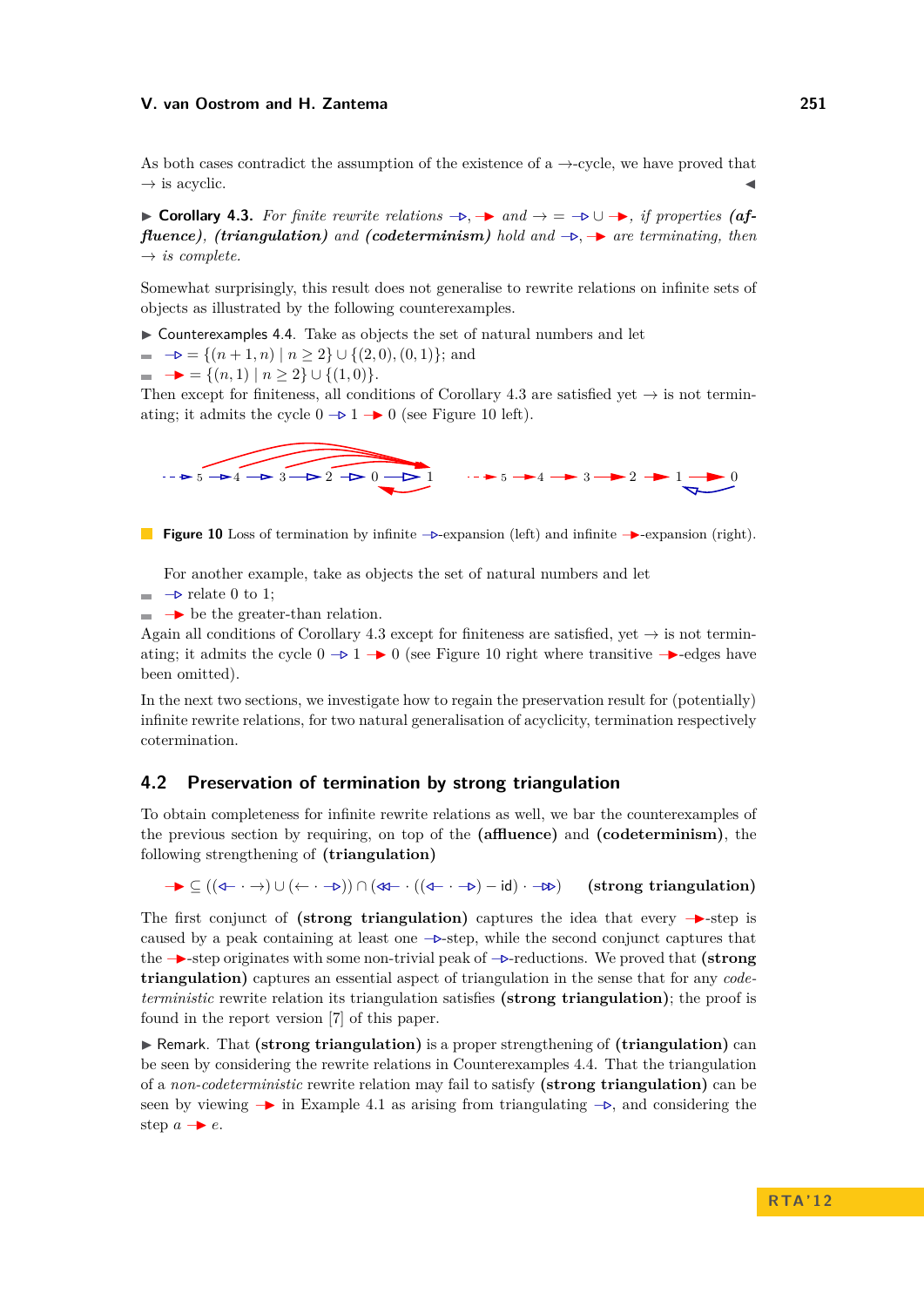

<span id="page-12-1"></span>**Figure 11** Non-terminating example satisfying all conditions of Corollary [4.6](#page-12-0) except for the *first* conjunct of the **(strong triangulation)** property.

**► Theorem 4.5.** For rewrite relations  $\rightarrow \rightarrow$  and  $\rightarrow$  =  $\rightarrow \rightarrow \rightarrow \rightarrow$ , if properties (strong *triangulation)* and (codeterminism) hold and  $\rightarrow$ ,  $\rightarrow$  are terminating, then  $\rightarrow$  is ter*minating.*

**Proof.** We proceed as in the proof of Theorem [3.6.](#page-8-0) That is, to prove termination of  $\rightarrow$ under the assumption that  $-\triangleright$ ,  $-\triangleright$  are terminating, it suffices by Lemma [3.5](#page-7-0) to prove  $-\triangleright$ <sup>+</sup>.  $\rightarrow \subseteq \rightarrow^+ \cup (\rightarrow \rightarrow \rightarrow)$ . The latter property follows from the following claim.

**Claim:** If *a*  $\rightarrow$ <sup>+</sup> *b*  $\rightarrow$   $\rightarrow$  *c* then *a* ( $\rightarrow$ <sup>+</sup> ∪ ( $\rightarrow$  ·  $\rightarrow$ )) *c*, for all *a, b, c*.

We prove this claim by induction on  $n + m$  for the natural numbers  $n, m$  such that it holds  $b$  ( $\left(\triangleleft -^n \cdot ((\triangleleft - \cdot \to) - \text{id}) \cdot \to^m\right) c$ . Note that the pair exists by the second conjunct of the **(strong triangulation)** property, and that it is unique by the **(codeterminism)** property and the assumption that −*.* is terminating. From the **(strong triangulation)** property for  $b \leftrightarrow c$  we conclude that there exists  $b'$  such that one of the following three cases holds. *b*  $\triangle$  *-b'* −*b c*. Then by the (codeterminism) property, *a* − $\triangle$  *b'* − $\triangleright$  *c* and we conclude.

- *b*  $\triangleleft$  *b*<sup>*'*</sup> → *c*. Then by the **(codeterminism)** property, *a* − $\triangle$  *b'* → *c*. If *a* = *b'* then we conclude. Otherwise we conclude by the induction hypothesis for  $a \rightarrow b^+ b' \rightarrow c$ , which applies since by the second conjunct of the **(strong triangulation)** property for  $b' \rightarrow c$ , for some pair  $n', m'$  of positive natural numbers  $b'$  ( $\left(\triangle^{n'}\cdot((\triangle^{n} \cdot \neg b) - \text{id}) \cdot \triangle^{m'}\right)$ ) *c*, hence also  $b$  ( $\left(\begin{matrix}4n^2+1\\1\end{matrix}\right)$   $\left(\begin{matrix}4n-1\\-1\end{matrix}\right)$   $\left(\begin{matrix}4n-1\\-1\end{matrix}\right)$   $\left(\begin{matrix}4n-1\\-1\end{matrix}\right)$   $\left(\begin{matrix}4n-1\\-1\end{matrix}\right)$   $\left(\begin{matrix}4n-1\\-1\end{matrix}\right)$   $\left(\begin{matrix}4n-1\\-1\end{matrix}\right)$   $\left(\begin{matrix}4n-1\\-1\end{matrix}\right)$   $\left(\begin{matrix}4n-1$ of the pair *n, m*;
- *b*  $\leftarrow$  *b*<sup> $\prime$ </sup>  $\rightarrow$  *c*. Then *a* ( $\rightarrow$ <sup>+</sup> ∪ ( $\rightarrow$  ·  $\rightarrow$ )) *b*<sup> $\prime$ </sup> by the induction hypothesis for *a*  $\rightarrow$ <sup>+</sup> *b*  $\leftarrow$  *b*<sup> $\prime$ </sup>, which applies for the same reason as in the previous item. From that we conclude  $\alpha$ gain.

<span id="page-12-0"></span>**► Corollary 4.6.** For rewrite relations  $\rightarrow \rightarrow$  and  $\rightarrow = -\rightarrow \cup \rightarrow$ , if properties (strong tri*angulation)* and (*codeterminism*) hold and  $\rightarrow$ ,  $\rightarrow$  are terminating, then  $\rightarrow$  *is complete.* Neither conjunct of the **(strong triangulation)** property can be dispensed with.

 $\triangleright$  Counterexamples 4.7. The first example of Counterexamples [4.4](#page-11-2) satisfies all conditions of Corollary [4.6](#page-12-0) except for the *second* conjunct of the **(strong triangulation)** property, yet  $\rightarrow$  is not complete; it is not terminating as we have seen before.

For an example satisfying all conditions of Corollary [4.6](#page-12-0) except for the *first* conjunct of the **(strong triangulation)** property, consider the natural numbers extended with  $\bot$ , $\top$ , where  $\rightarrow$  is given by  $\perp \rightarrow 1$ ,  $\top \rightarrow \perp$ , and  $\top \rightarrow n$  for all  $n \neq 1$ , and where  $\rightarrow$  is the greater-than relation on natural numbers extended with  $0 \rightarrow \perp$  (see Figure [11](#page-12-1) where transitive  $\rightarrow$ -edges have been omitted). That the conditions hold is easy to check, yet  $\rightarrow$ is not complete; it is not terminating as it admits the cycle  $1 \rightarrow 0 \rightarrow \perp \rightarrow 1$ . Although the example does not satisfy the first conjunct −I ⊆ (*/*− · →) ∪ (← · −*.*) of the **(strong triangulation)** property for  $1 \rightarrow 0$ , it does satisfy the weaker condition  $\rightarrow \subseteq \leftarrow \rightarrow$ .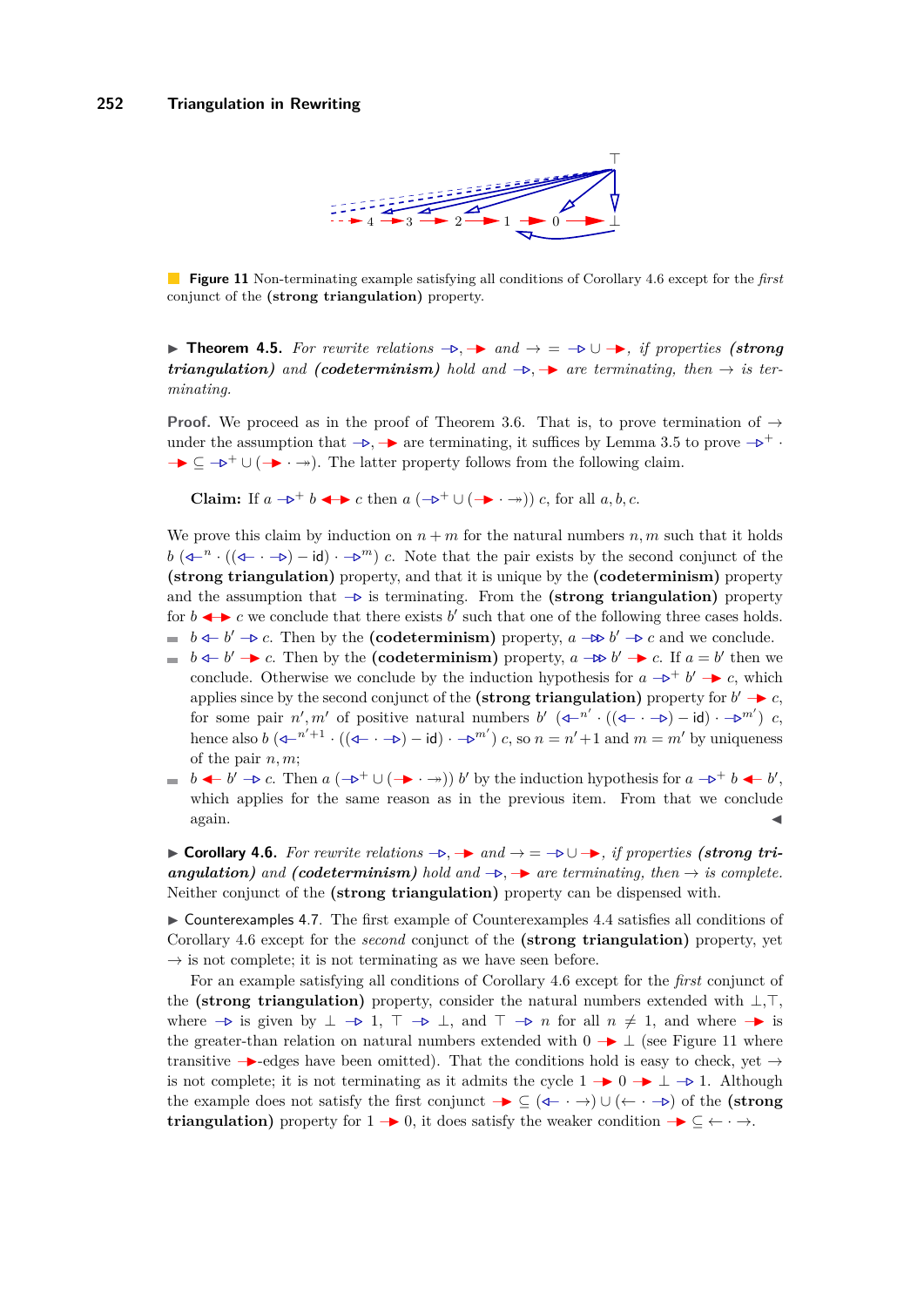### **4.3 Preservation of cotermination by triangulation**

There are two natural generalisations of acyclicity from finite to infinite rewrite relations, termination and cotermination. In the previous section we have seen that for termination to be preserved **(triangulation)** had to be strengthened to **(strong triangulation)**. 7 In this section we show that for cotermination no such strengthening is needed: it is preserved without extra conditions. That is, investigating the properties of the triangulation process, we answer the dual question whether triangulating a *coterminating* rewrite relation −*.* with respect to a *coterminating* relation *R* yields a *coterminating* rewrite relation, affirmatively.

That the triangulation of  $\rightarrow \infty$  with respect to *R* is coterminating if their union  $\rightarrow \cup R$  is coterminating, follows by the same proof as the one of Theorem [3.2.](#page-5-2) The interesting situation is again when −*.* is assumed to be codeterministic, but no compatibility or finiteness condition is put on the coterminating relations  $\rightarrow$ , R.<sup>8</sup> We first show an auxiliary result, characterising the  $-\triangleright$ -reduction peaks that cause  $\rightarrow$ -steps.

<span id="page-13-0"></span>**► Lemma 4.8** ( $\Delta$ ). For rewrite relations  $\rightarrow$ ,  $\rightarrow$  and  $\rightarrow$  =  $\rightarrow$   $\cup$   $\rightarrow$ , if properties (trian*gulation*) *and* (*codeterminism*) *hold and*  $\rightarrow$ ,  $\rightarrow$  *are coterminating, then for all*  $a_0 \rightarrow a_1$ *a* common  $-\triangleright$ -expansion  $a^{0,1}$  of  $a_0, a_1$  exists, such that  $a_1$   $\blacktriangleleft$  + b, for  $i \in \{0,1\}$  and all *b* with  $a_i \leftarrow^+ b \leftarrow^+ a^{0,1}$  (see Figure [12\)](#page-13-0).



**Figure 12** Illustration of the statement of the ∆-lemma.

**Proof.** The proof is by well-founded induction on the pair consisting of  $a_1$  and the multiset of all −*.*-expansions of *a*0, finite by **(codeterminism)** and cotermination of −*.*, well-foundedly ordered by the lexicographic product of  $\blacktriangle$  and its multiset extension. We distinguish cases on the step  $a_0 \rightarrow a_1$ .

- $(a_0 \rightarrow a_1)$  We distinguish cases on the peak obtained by (**triangulation**):
- if *a*<sub>0</sub>  $\text{4}$ − $\text{2}$  →  $\text{a}_1$ , then, setting  $a^{0,1} = a_2$ , we conclude immediately;
- **i** if  $a_0$   $\leftarrow a_2$  →  $a_1$ , then we conclude by the induction hypothesis for  $a_2$  →  $a_1$ , which applies by a decrease in the second component as the multiset of −*.*-expansions of *a*<sup>2</sup> is a proper submultiset of that of  $a_0$ , since  $a_0 \leftarrow a_2$ ;
- $\blacksquare$  if *a*<sub>0</sub>  $\blacktriangleleft$  *a*<sub>2</sub>  $\rightarrow$  *a*<sub>1</sub>, then we conclude by the induction hypothesis for *a*<sub>2</sub>  $\rightarrow$  *a*<sub>0</sub>, which applies by a decrease in the first component, since  $a_1 \leftarrow a_0$ ;
- $\blacksquare$  if *a*<sub>0</sub>  $\blacktriangleleft$   $a_2$   $\blacktriangleright$  *a*<sub>1</sub> then the induction hypothesis applies first to *a*<sub>2</sub>  $\blacktriangleright$  *a*<sub>0</sub> yielding a common  $\rightarrow$ -expansion  $a^{2,0}$  (decrease in the first component:  $a_1 \leftarrow a_0$ ) and next to

<sup>7</sup> Counterexamples [4.4](#page-11-2) showed that the **(triangulation)** property was *not* sufficient to show preservation of *termination* in the case of infinite rewrite relations.

<sup>8</sup> By Corollary [3.8](#page-8-1) cotermination is seen to be preserved in the case of *finite* rewrite relations, since then termination, acyclicity, and cotermination all coincide.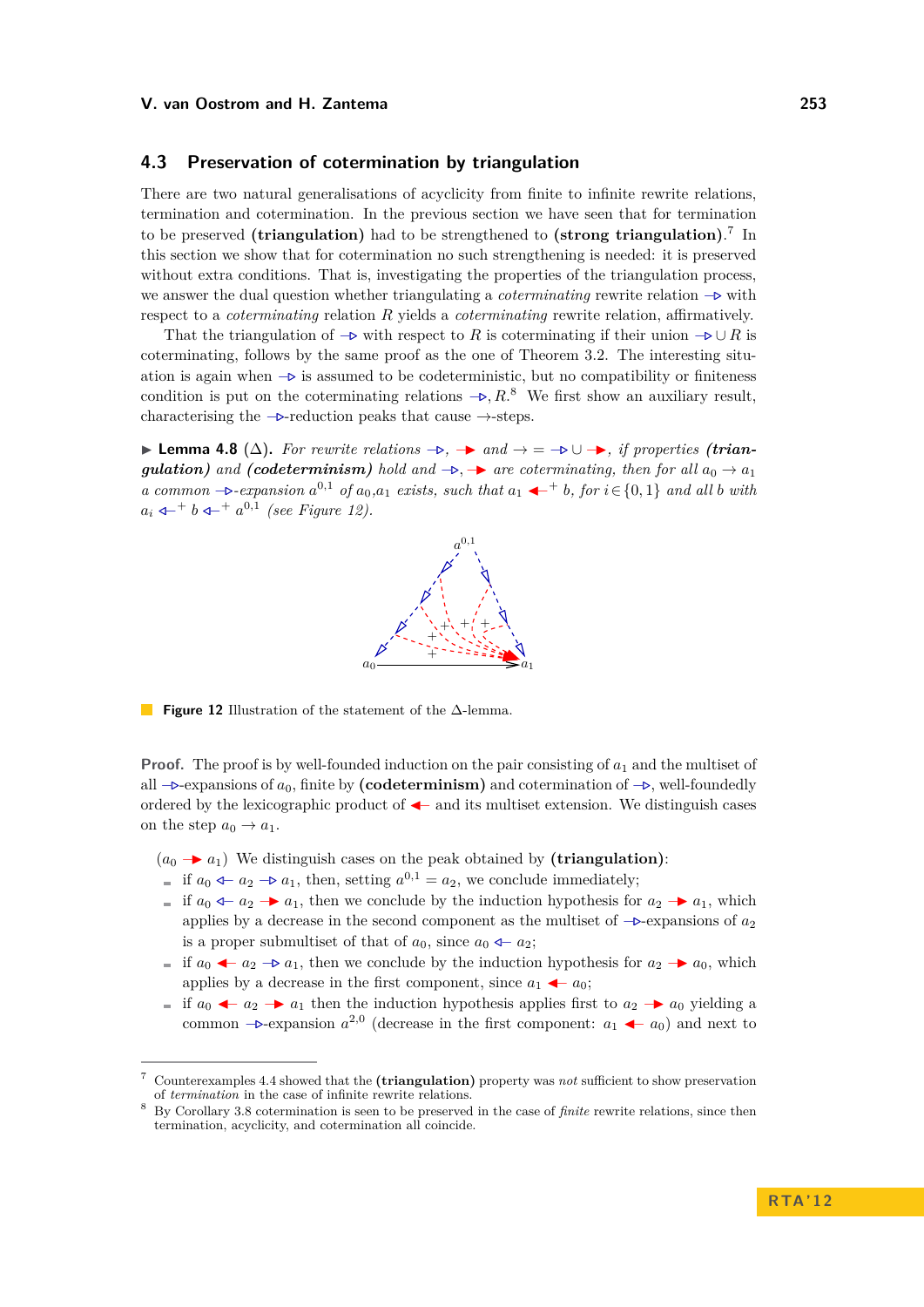$a_2$  →  $a_1$  yielding a common  $\rightarrow$ -expansion  $a^{2,1}$  (decrease in the second component: the objects on the  $-\triangleright$ -expansion from  $a_2$  up to  $a^{2,0}$  all are  $-\triangleright$ -expansions of  $a_0$  via  $a_2$ ). By (codeterminism)  $a^{2,1-j} \ll a^{2,j}$  for one of  $j \in \{0,1\}$ , so we may set  $a^{0,1} = a^{2,j}$ as common  $-\triangleright$ -expansion of  $a_0, a_1$ . If  $a_i \leftarrow^+ b \leftarrow^+ a^{0,1}$  for some  $i \in \{0, 1\}$  and some *b*, then either  $a_i \leftarrow a^{+} b \leftarrow a^{+} a^{2,i}$  or  $a_2 \leftarrow a^{2,i} \leftarrow b \leftarrow a^{+} a^{0,1} = a^{2,j}$  and we conclude by either induction hypothesis and  $a_1 \leftarrow a_0$ ;

 $(a_0 \rightarrow a_1)$  Then we conclude, setting  $a^{0,1} = a_0$ , trivially.

Nothing in the conditions of the ∆-lemma entails *completeness* of →, and indeed it may fail to hold as can be seen by letting −*.* be the (coterminating) predecessor relation on natural numbers and −I the empty relation. We do however have *cocompleteness* (coconfluence and cotermination) even without requiring **(affluence)**.

**► Theorem 4.9.** For rewrite relations  $\rightarrow$ ,  $\rightarrow$  and  $\rightarrow$  =  $\nrightarrow$   $\cup$   $\rightarrow$ , if properties (codetermin*ism)* and (*triangulation*) hold and  $\rightarrow$ ,  $\rightarrow$  are coterminating, then  $\rightarrow$  *is cocomplete.* 

**Proof.** First we consider cotermination of  $\rightarrow$ . For a proof by contradiction, suppose  $a_1 \leftarrow$  $a_2 \leftarrow \dots$  were an infinite expansion. Then adjoining an object  $a_0$ , and steps  $a_{i+1}$   $\rightarrow$  $a_0$ , for all *i*, would yield relations still satisfying the assumptions. The ∆-lemma yields a contradiction as  $a_0$  and  $a_1$  do not have a common  $-\triangleright$ -expansion.<sup>9</sup>

For the proof of coconfluence of  $\rightarrow$ , note that the  $\Delta$ -lemma yields that  $\rightarrow$ -convertibility is contained in −*.*-convertibility, from which one concludes as −*.* is trivially coconfluent by (codeterminism).

Although we think the proof of the result, in particular that of the  $\Delta$ -lemma, is interesting, as of yet this is just a theoretical result and we do not have applications (except for providing an alternative more general/complex proof to Corollary [4.3\)](#page-11-0). Still, the result lends itself well for a reformulation as a nice puzzle, i.e. one that is easy to understand but hard to solve.

- <span id="page-14-0"></span>**I** Puzzle 4.10. Consider a city with Red (→) and Blue (→) bus lines (see Figure [13](#page-15-8) left):
- Blue buses are *deterministic*, i.e. the next stop of a Blue bus (if it can go anywhere at all) is completely determined by the stop it's currently at;
- $\sim$ Red buses can be *triangulated*, i.e. if a Red bus can go directly from stop *a* to stop *b*, then there is a stop  $c$  (not necessarily distinct from  $a,b$ ) such that one can go directly from both *a* and *b* to *c*, in each case by either taking a Red or a Blue bus.

Show that if one can make an infinite trip using buses of either company, then one can make an infinite monochrome trip, i.e. a trip using buses of one and the same company only.<sup>10</sup>

To solve Puzzle [4.10](#page-14-0) for the particular case displayed in Figure [13](#page-15-8) it suffices to apply, the contrapositive of, the construction in the proof of the ∆-lemma (for the converse of the relations):

 $\triangleright$  Solution 4.11. Applying the construction to the bus route from top–right to top–left in the circuit on the left in Figure [13](#page-15-8) leads to adjoining an infinite succession of triangles to −I-steps, as indicated by the numbers on the right in the figure, and thereby to an infinite monochrome trip, the Red trip indicated by the thick arrows.

A general solution to the puzzle requires considering arbitrary length bichrome trips instead of single hops, corresponding exactly to our result.

<sup>9</sup> For an alternative constructive proof, one may show, measuring objects by their multiset of −*.* expansions, a decrease in the multiset extension of  $\leftarrow$ , along any step.

<sup>10</sup> So one can save lots of money by buying an ∞*-pass* from one of the companies only.